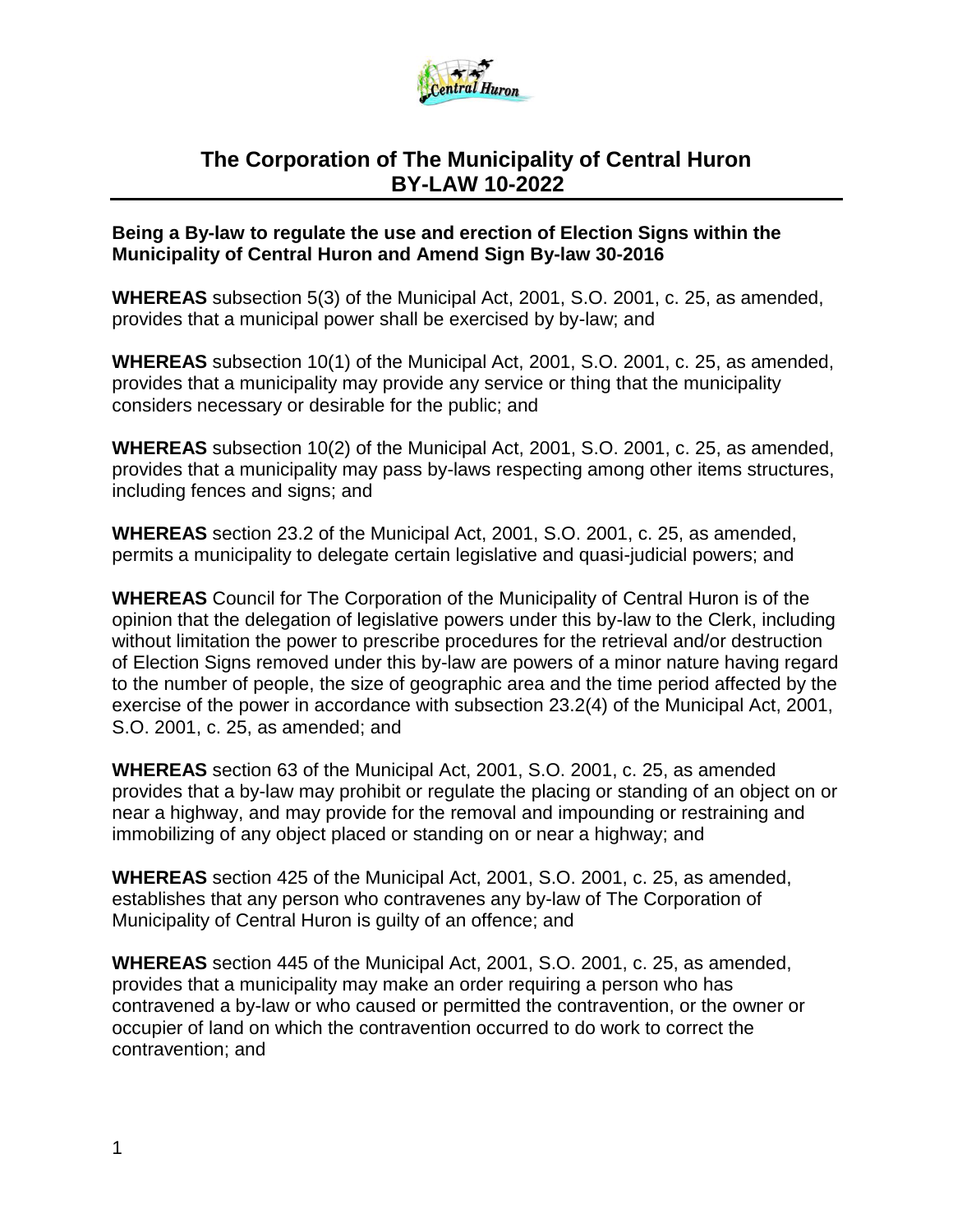

**WHEREAS** section 446 of the Municipal Act, 2001, S.O. 2001, c. 25, as amended, provides that where a municipality has the authority to direct or require a person to do a matter or thing, the municipality may also provide that, in default of it being done by the person directed or required to do it, the matter or thing shall be done at the person's expense, and that the municipality may recover the costs of doing a matter or thing by action or by adding the costs to the tax roll and collecting them in the same manner as property taxes;

**NOW THEREFORE,** the Council of the Corporation of the Municipality of Central Huron enacts as follows:

### **1. Definitions**

1.1. In this By-law:

"Billboard" means an outdoor sign erected and maintained by a person, firm, corporation, or business engaged in the sale or rental of the space on the sign to a clientele, upon which space is displayed copy that advertises goods, products, or services not necessarily sold or offered on the property where the sign is located, and the sign is either single faced or double faced;

"Boulevard" means that portion of every Street which is not used as a Sidewalk, driveway access, travelled Roadway or shoulder;

"Campaign Office" means a building or structure, or part of a building or structure, used by a Candidate to conduct an election campaign;

"Candidate" means

(i) a Candidate within the meaning of the Canada Elections Act, the Election Act (Ontario) or the Municipal Elections Act, 1996 as amended; and

(ii) shall be deemed to include a person seeking to influence other persons to vote for or against any question or by-law to the electors under section 8 of the Municipal Elections Act, 1996 as amended;

"Clerk" means the Clerk of the municipality or a person delegated by them for the purpose of this By-law;

#### "Crosswalk" means

(i) that part of a Street at an intersection that is included within the connections of the lateral lines of the Sidewalks on opposite sides of the Street measured from the curbs, or in the absence of curbs from the edges of the Roadway; or

(ii) any portion of a Roadway at an intersection or elsewhere distinctly indicated for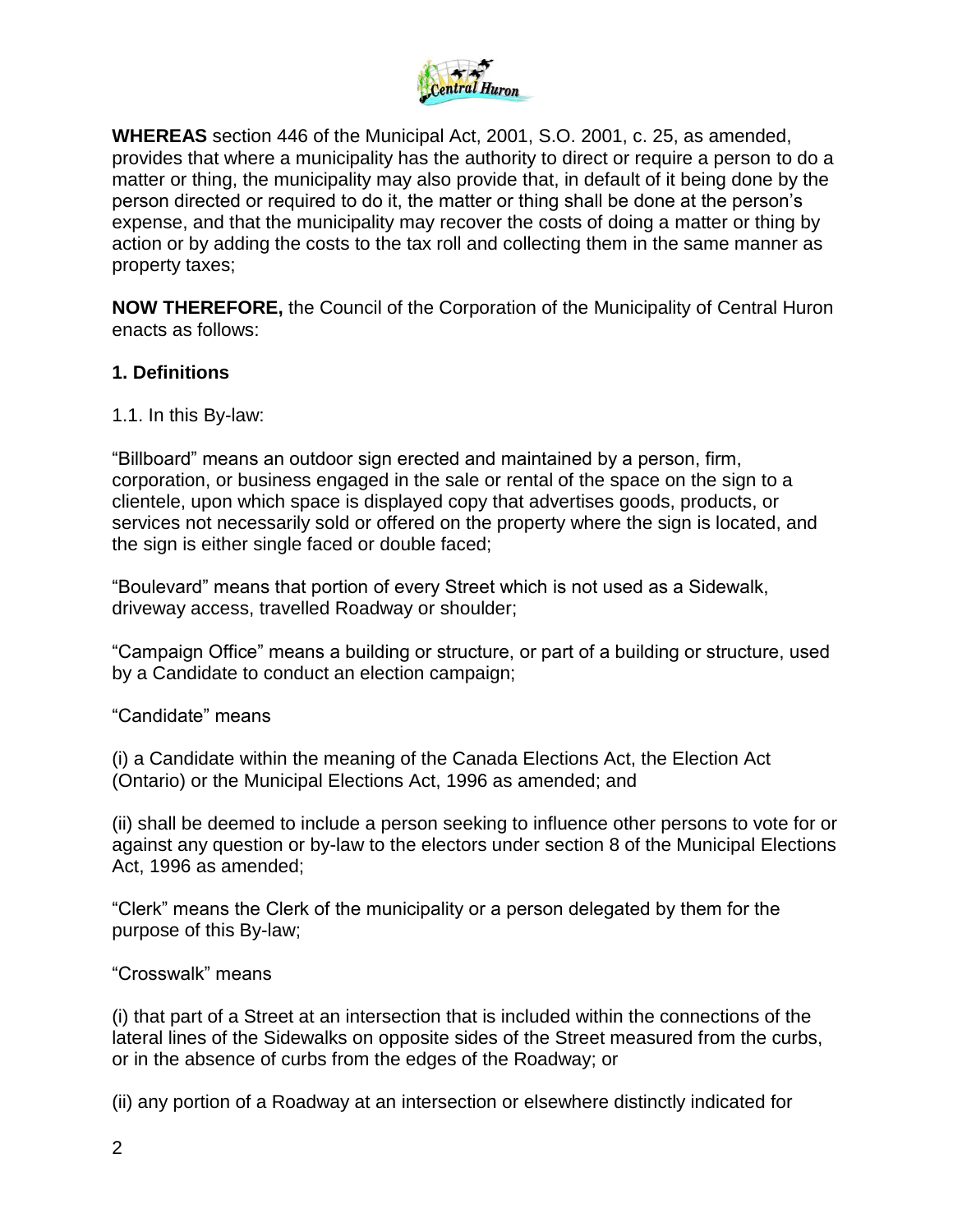

pedestrian crossing by signs, school crossing signs (as per the Ontario Traffic Manual – Book 5 Regulatory Signs) or by lines or other markings on the surface thereof; and (iii) shall include pedestrian crossovers;

"Election Sign" means any sign, including posters, promoting, opposing or taking a position with respect to:

(i) any Candidate or political party in an election under the Canada Elections Act, the Election Act (Ontario) or the Municipal Elections Act, 1996;

(ii) an issue associated with a person or political party in an election under the Canada Elections Act, the Election Act (Ontario) or the Municipal Elections Act, 1996; or

(iii) a question, law or by-law submitted to the electors under the Canada Elections Act, the Election Act (Ontario) or the Municipal Elections Act, 1996;

"Electoral District" means a geographic area represented by a Member of Municipal Council, Member of School Board, Member of Provincial Parliament in the Legislative Assembly of Ontario, and Member of Federal Parliament in the House of Commons.

"Enforcement Officer" means a By-law Enforcement Officer appointed by the Municipal Council of the Municipality;

"Municipality" means The Corporation of the Municipality of Central Huron;

"Nomination Day" means the deadline to file a nomination with the Clerk under the Municipal Elections Act, 1996 as amended;

"Owner" means the registered Owner of the property on which an Election Sign is Placed; any person described on or whose name, image, address or telephone number appears on the Election Sign; any person who is in control of the Election Sign; any person who benefits from the message on the Election Sign; or any person who has Placed or permitted to be Placed the Election Sign; and for the purposes of this By-law there may be more than one Owner of an Election Sign;

"Place" means attach, install, erect, build, construct, reconstruct, move, display or affix;

"Public Property" means real property owned by or under the control of the Municipality, including a Park, or any of its agencies, local boards, commissions or corporations but, for the purposes of this by-law, does not include a Street;

"Roadway" means the part of a Street that is improved, designed or ordinarily used for vehicular traffic and includes a shoulder;

"Sidewalk" means any municipal walkway, or that portion of a Street between the Roadway and the adjacent property line, primarily intended for the use of pedestrians;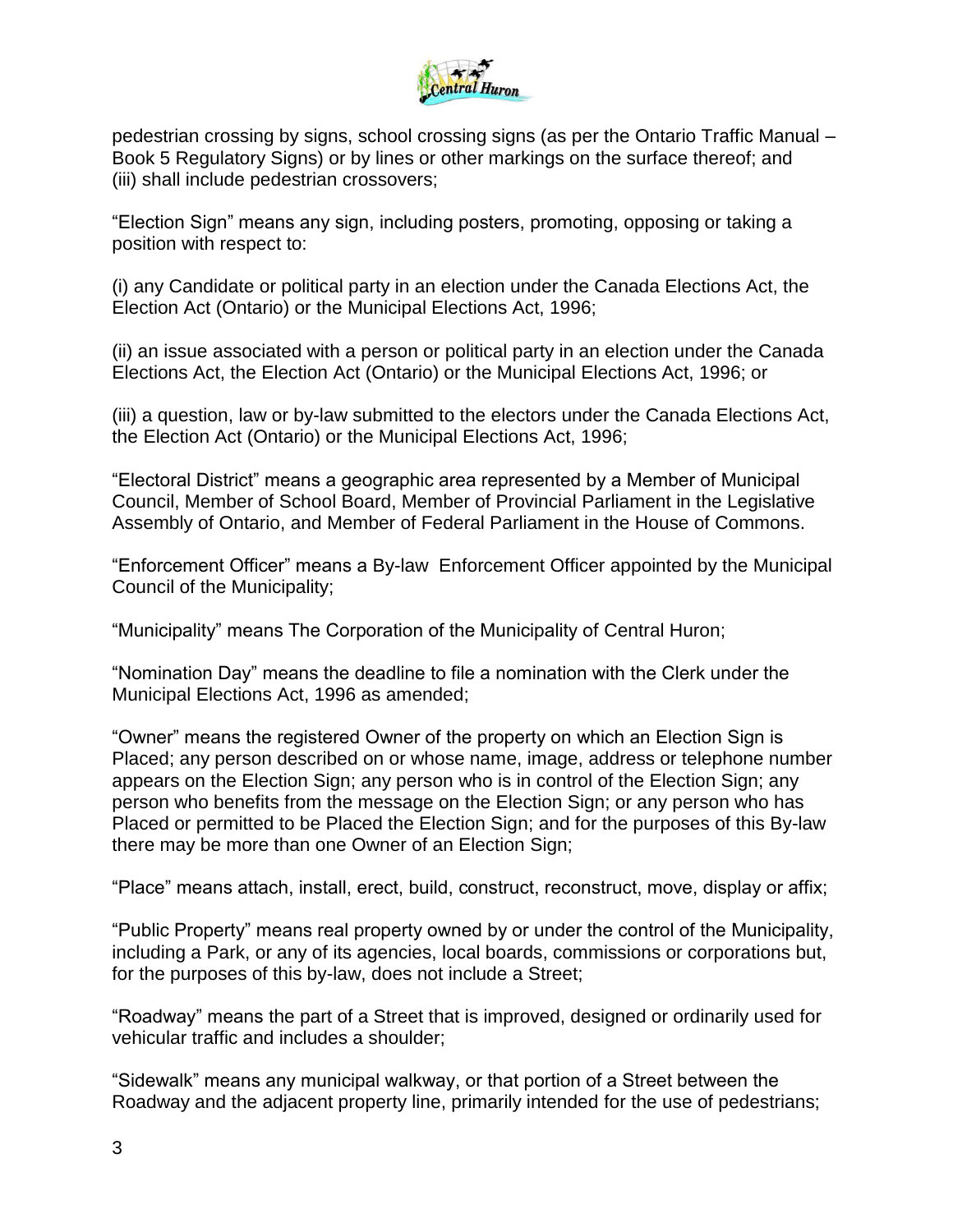

"Sign Area" means the area of one side of a sign where copy can be placed;

"Sign Height" means the vertical height of a sign from the lowest point of finished grade to the highest part of the sign;

"Street" means a highway, road allowance, street, avenue, parkway, driveway, lane, square, place, bridge, viaduct, trestle or other public way under the jurisdiction of the Municipality of Central Huron and this term includes all road works and appurtenant to municipal land;

"Utility" means water, sewer, artificial or natural gas, petrochemical, electrical power or energy, steam or hot/chilled water, and telecommunication networks, and includes the works, structures, buildings and appurtenances necessarily incidental to the supplying of such services;

"Voting Place" means a place where electors cast their ballots and:

(i) when a Voting Place is located on Public Property, includes any Street abutting; or

(ii) when a Voting Place is located on private property, includes any Street abutting.

"Writ of Election" means the date as defined in the Canada Elections Act and the Elections Act (Ontario).

#### **2. General Prohibitions**

3. All candidate signs shall include the name of candidate

4. All registered third party advertisement signs shall include:

4.1. name of registered third party;

4.2. the municipality where the registered third party is registered; and

4.3. telephone number, mailing address or email address at which the registered third party may be contacted regarding the advertisement.

5. No person shall Place or permit to be Placed an Election Sign that:

- 5.1. is illuminated;
- 5.2. has a Sign Area of more than 6 square metres;
- 5.3. interferes with the safe operation of vehicular traffic or the safety of pedestrians; or
- 5.4. impedes or obstructs the municipality's maintenance operations.

6.Subsections 5.1 and 5.2 do not apply to an Election Sign promoting a Candidate on a Campaign Office or a Billboard.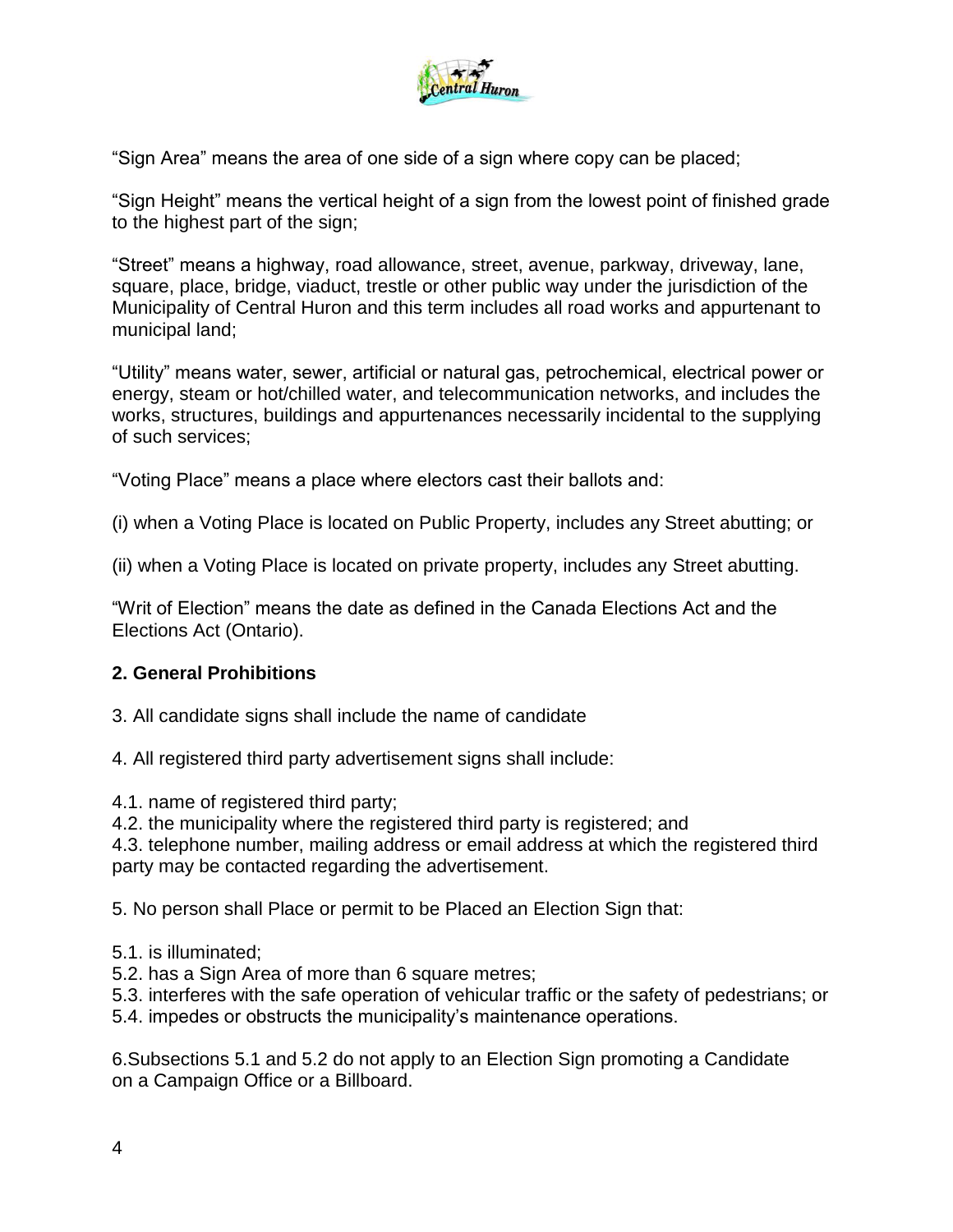

7. No person shall Place or permit to be placed an Election Sign outside of the Electoral District where the Candidate is running for office.

8. Section 7 does not apply to an Election Sign within 50 metres of any Electoral District that is adjacent to the Electoral District where the Candidate is running for office.

9. No person shall display on any Election Sign a logo, trademark or official mark, in whole or in part, owned or licensed by the Municipality

10. No person shall display an election sign on private property,

(a) where it obstructs or interferes with a door or fire escape of a building; or (b) without the consent of the owner or occupant of such property.

11. Notwithstanding clause 10(b), a lease or tenant of property may display an election sign as such conditions to reasonable size or type a landlord, building manager, condominium corporation deems appropriate.

12. No person shall cause an election campaign advertisement to appear which contravenes sections 88.3, 88.4, or 88.5 of the Municipal Elections Act, 1996.

13. No person shall Place or permit to be Placed an Election Sign on or in a Voting Place or Public Property.

14. No person shall park or place any vehicle displaying a vehicle election sign within a one block radius of the Town Hall at 23 Albert Street, Clinton, on the voting day of a Municipal election.

15. No person shall Place or permit to be Placed an Election Sign for a federal or provincial election or by-election earlier than the day the Writ of Election or by-election is issued.

16. No person shall Place or permit to be Placed an Election Sign for a municipal election, except an Election Sign which is Placed on a Campaign Office:

(a) earlier than Nomination Day in the year of a regular election; or

(b) earlier than Nomination Day for a by-election.

17. No person shall Place or permit to be Placed an Election Sign for a municipal election on a Campaign Office earlier than the day that Candidate has filed their nomination with the Clerk.

18. In the case of a federal or provincial election, despite sections 15 and 16, signs identifying the candidate's campaign offices may be displayed on the offices once the candidate has filed their nomination papers and paid all required fees and been registered as a candidate.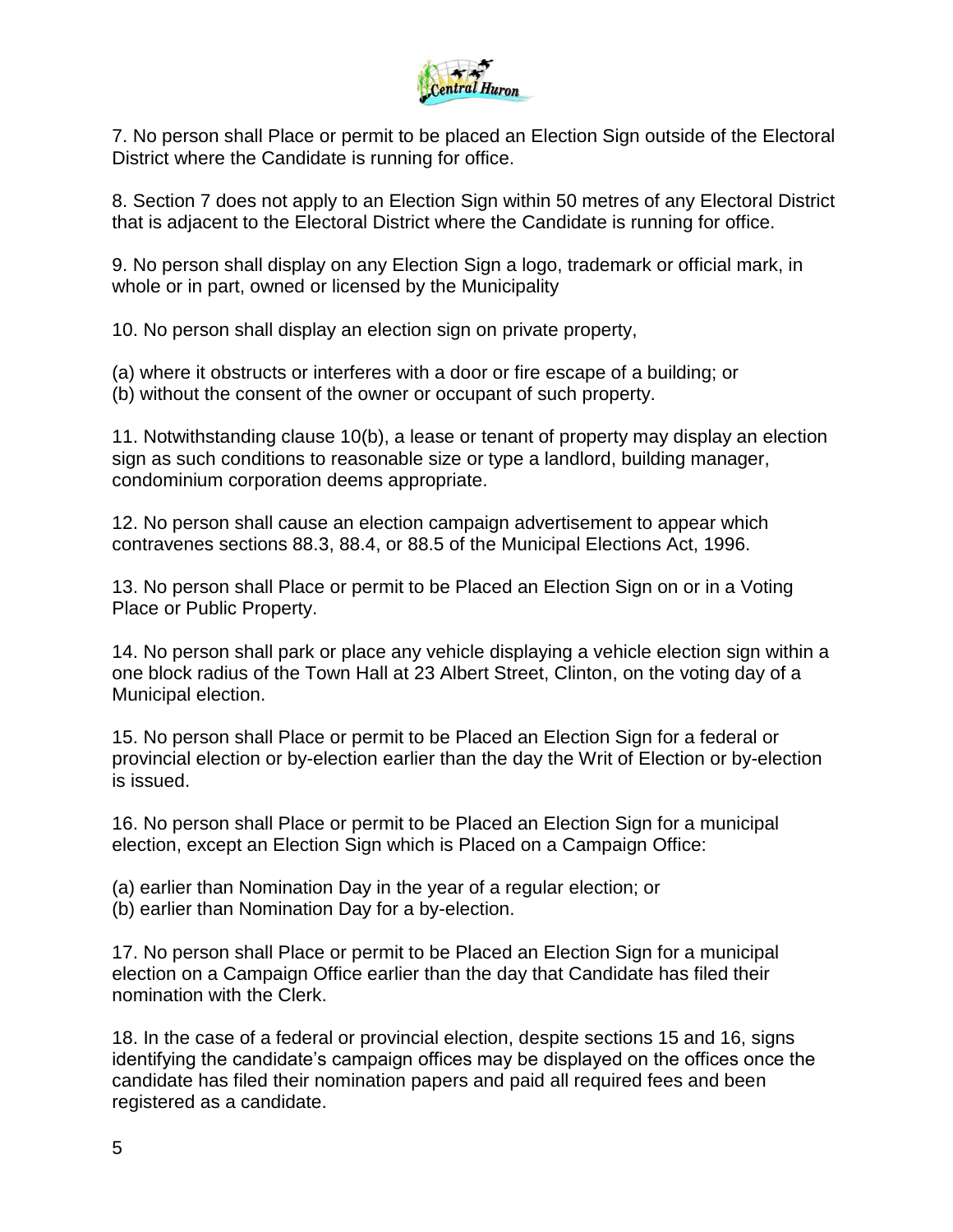

19. No Owner shall fail to remove their Election Sign within three days following the election.

20. Election Signs on Public Property

20.1 No person shall Place or permit to be Placed an Election Sign on Public Property.

20.2 No person shall Place or permit to be Placed an Election Sign:

- (a) in a Roadway;
- (b) within 3 metres of a Roadway;
- (c) between a Roadway and a Sidewalk;
- (d) that impedes or obstructs the passage of pedestrians on a Sidewalk;
- (e) in a Median Strip;
- (f) less than 3 metres from a Crosswalk;

(g) on a tree, or a fence, or a wall, or a gate, or a utility pole located on Public Property or a Street;

(h) within 10 metres of another Election Sign of the same Candidate.

21. No person shall Place or permit to be Placed an Election Sign that has a Sign Height:

- (a) of more than 1.8 metres when Placed within 3 to 8 metres of the Roadway;
- (b) of more than 4 metres when Placed beyond 8 metres of the Roadway

22. Where an Election Sign has been Placed in contravention of any provision of this By-law, a By-law Enforcement Officer or any other individual designated by the Clerk may cause the Election Sign to be removed immediately without notice or compensation and/or take any further action as provided within this By-law.

23.The administration of this by-law is delegated to the Clerk.

24.This by-law may be enforced by the Clerk or designate or a By-law Enforcement Officer.

25. Every person who contravenes any provision of this By-law is guilty of an offence and on conviction is liable to a fine as provided for in the Provincial Offences Act, R.S.O. 1990, c. P. 33.

26. This by-law may be referred to as the "Election Sign By-law".

27. By-law 30-2016 be amended by removing Section 2.32(j) Definition of a Campaign Sign and Section 7.7 Location of Sign – Election Sign.

28.This by-law shall come into force and effect on the day it is passed.